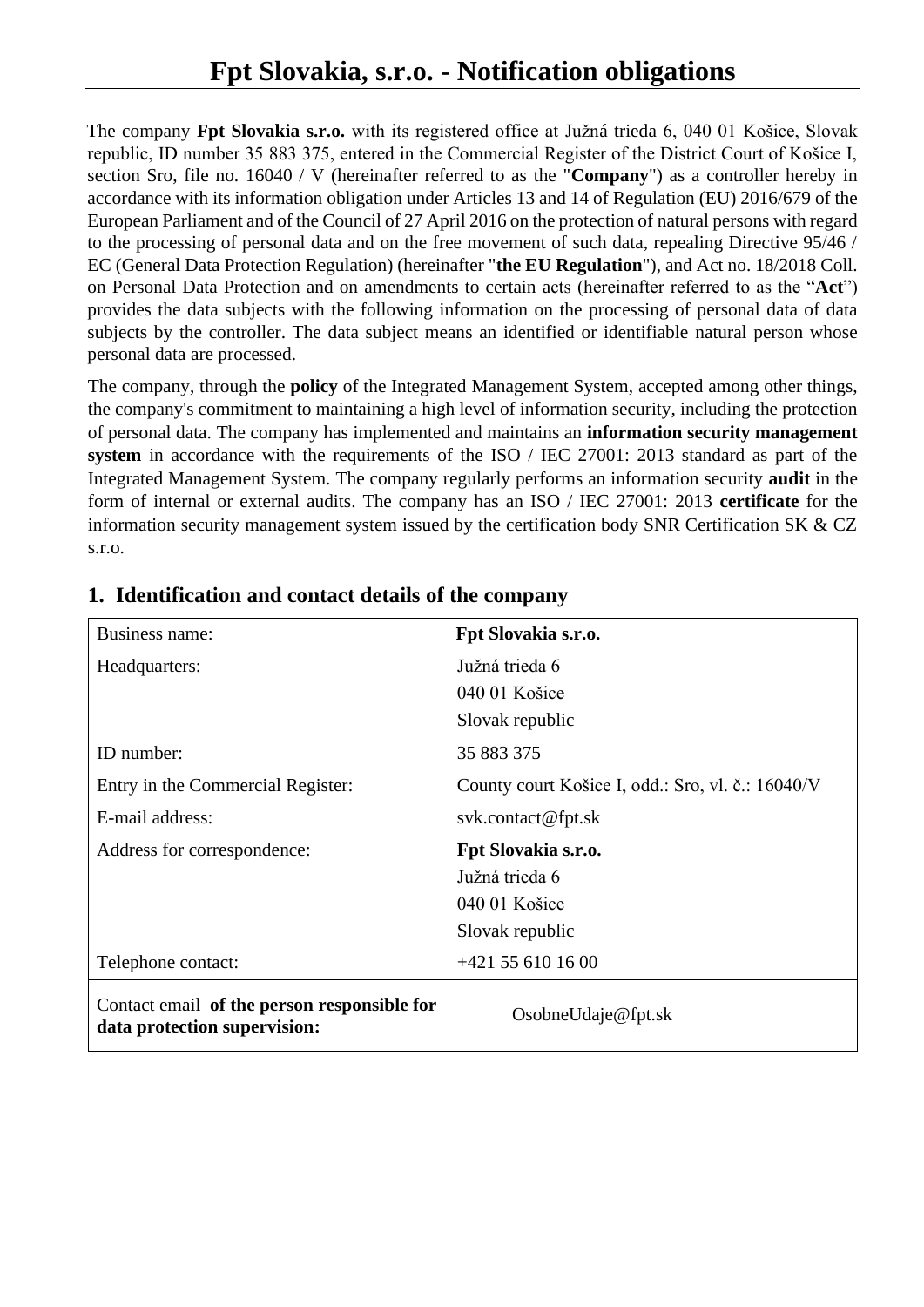# **2. Purposes and legal bases of personal data processing**

Your personal data will be processed on the basis of special legal regulations and purposes, which are determined by the controller:

| <b>Purpose of processing</b>                                                     | Legal basis of processing activities                                                                                                                                                                                                   | <b>Categories of persons</b><br>concerned                                                                                                  | Category<br>beneficiaries                                                                 | Deadline for<br>deletion of the<br>personal data                                                                                             |
|----------------------------------------------------------------------------------|----------------------------------------------------------------------------------------------------------------------------------------------------------------------------------------------------------------------------------------|--------------------------------------------------------------------------------------------------------------------------------------------|-------------------------------------------------------------------------------------------|----------------------------------------------------------------------------------------------------------------------------------------------|
| selection of applicants for a<br>job                                             | Act No. 18/2018 Coll. §13 section 1, letter b)                                                                                                                                                                                         | applicants for a job                                                                                                                       | LMC<br>processor<br>S.F.O.                                                                | selected up to the<br>age of 70 or 50<br>years<br>after<br>termination<br>оf<br>employment;                                                  |
| archiving of unselected<br>applicants for a job                                  | Act No. 18/2018 Coll. §13 section 1, letter a)                                                                                                                                                                                         | applicants for a job                                                                                                                       | LMC<br>processor<br>s.r.o.                                                                | 1 year                                                                                                                                       |
| conclusion of employment                                                         | Act No. 311/2001 Coll. Labour Code                                                                                                                                                                                                     | employees, spouses of<br>employees, dependent<br>children of employees                                                                     | Accace<br>processor<br>S.T.O.,<br><b>FPT</b><br><b>SOFTWARE</b><br><b>COMPANY LIMITED</b> | for the duration of<br>employment<br>the<br>relationship;<br>then up to 70 years<br>of age or 50 years<br>after termination of<br>employment |
| registering and<br>unregistering employees to<br>health insurance companies      | Act No. 580/2004 Coll. on health insurance on the<br>amendment of act 95/2002 Coll. on insurance                                                                                                                                       | employees                                                                                                                                  | Health<br>insurance<br>companies                                                          |                                                                                                                                              |
| registering and<br>unregistering employees to<br>the social insurance agency     | Act No. 461/2003 Coll. on social insurance as<br>amended, Act No. 43/2004 Coll. on old-age<br>pension savings, as amended, act 650/2004 Coll.<br>on supplementary pension savings                                                      | employees                                                                                                                                  | Social<br>insurance<br>company                                                            |                                                                                                                                              |
| registering and<br>unregistering employees to<br>pension management<br>companies | Act No. 650/2004 Coll. on supplementary pension<br>savings and on amendments to certain acts, as<br>amended                                                                                                                            | employees                                                                                                                                  | Pension<br>management<br>companies                                                        |                                                                                                                                              |
| calculation of the employee<br>'s salary                                         | Act No. 311/2001 Coll. Labour Code as amended                                                                                                                                                                                          | employees, spouses of<br>employees, dependent<br>children of employees                                                                     | employees                                                                                 |                                                                                                                                              |
| settlement of advances on<br>tax on dependent activity                           | Act No. 595/2003 Coll. on income tax, as amended                                                                                                                                                                                       | employees, spouses of<br>employees, dependent<br>children of employees                                                                     | Financial<br>Administration                                                               |                                                                                                                                              |
| contributions to pension<br>management companies                                 | Act No. 650/2004 Coll. on supplementary pension<br>savings and on amendments to certain acts, as<br>amended                                                                                                                            | employees                                                                                                                                  | Pension<br>management<br>companies                                                        |                                                                                                                                              |
| contributions to the social<br>insurance agency                                  | Act No. 461/2003 Coll. on social insurance as<br>amended, Act No. 43/2004 Coll. on old-age<br>pension savings, as amended, Act No. 650/2004<br>Coll. on supplementary pension savings and on<br>amendments to certain acts, as amended | employees, spouses of<br>employees, dependent<br>children of employees,<br>parents of dependent<br>children of employees,<br>close persons | Social<br>insurance<br>agency                                                             | 10 years                                                                                                                                     |
| contributions to the health<br><i>insurance company</i>                          | Act No. 580/2004 Coll. on health insurance on the<br>amendment of act 95/2002 Coll. n insurance and<br>on amendments to certain acts, as amended                                                                                       | employees, spouses of<br>employees, dependent<br>children of employees,<br>parents of dependent<br>children of employees,<br>close persons | Health<br>insurance<br>companies                                                          | 10 years                                                                                                                                     |
| records of anti-social<br>activity notifications                                 | Act No. 307/2014 Coll. on certain measures related<br>to the notification of anti-social activities and on<br>the amendment of certain laws                                                                                            | employees                                                                                                                                  | enforcement<br>law<br><i>authorities</i>                                                  | 2 years                                                                                                                                      |
| records of access to<br>information systems                                      | Act No. 18/2018 Coll. §13 section 1, letter f)                                                                                                                                                                                         | employees                                                                                                                                  | IT administrator of<br>the controller                                                     | for the duration of<br>employment<br>the<br>relationship                                                                                     |
| records of one-time access<br>to the controller's premises                       | Act No. 18/2018 Coll. §13 section 1, letter f)                                                                                                                                                                                         | controller's visits                                                                                                                        | processor of quard<br>service<br>performance                                              | 2 years                                                                                                                                      |
| records of received mail                                                         | Act No. 18/2018 Coll. §13 section 1, letter f)                                                                                                                                                                                         | senders and recipients<br>of correspondence                                                                                                | authorized<br>employee of the<br>controller                                               | 2 years                                                                                                                                      |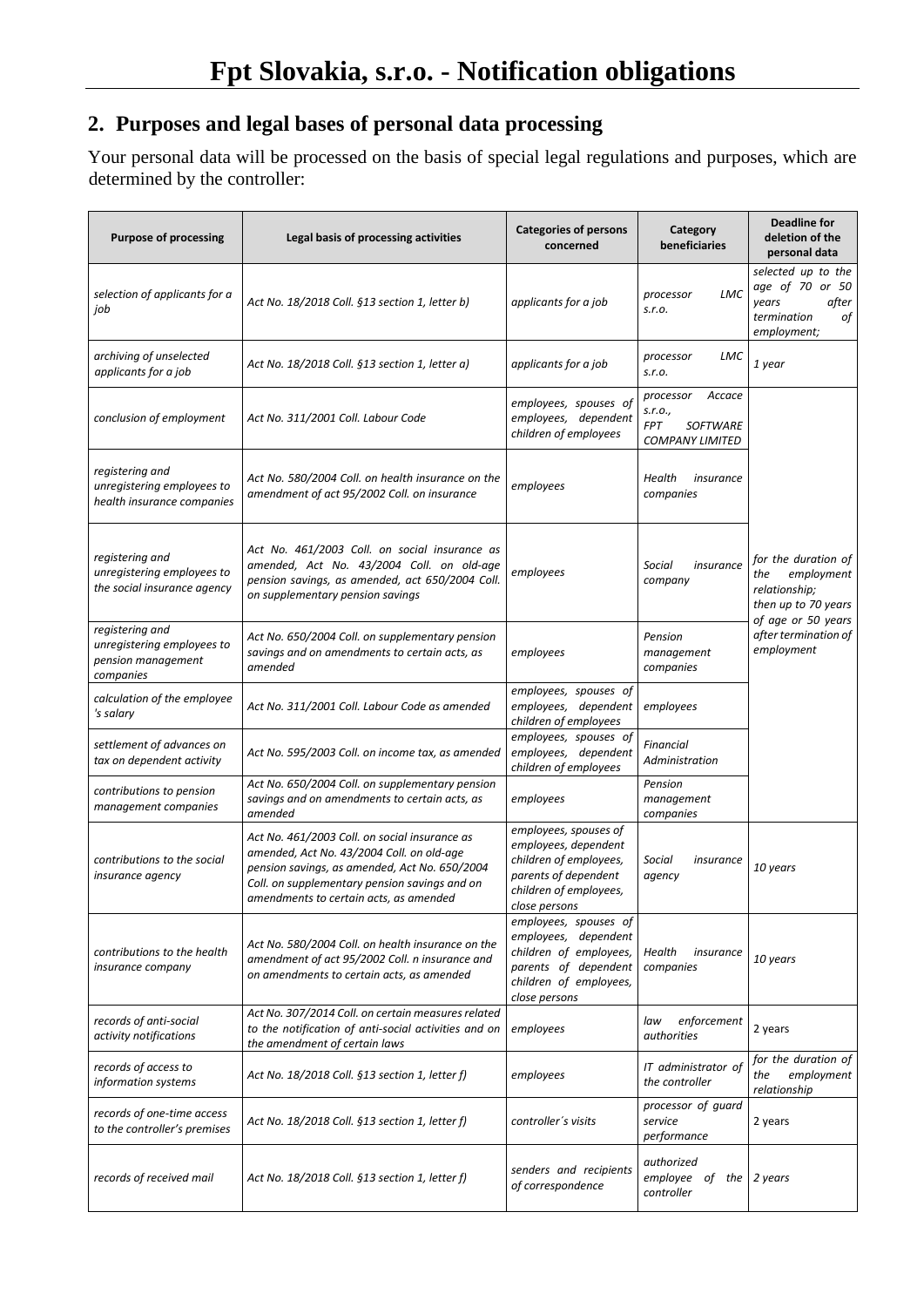# **Fpt Slovakia, s.r.o. - Notification obligations**

| monitoring of the<br>controller's premises,<br>parking lots, yard, ramps,<br>sidewalks                           | Act No. 18/2018 Coll. §13 section 1, letter f)                                         | natural bodies occurring<br>in the monitored area                                                                                       | processor of quard<br>service<br>performance                                                       | 15 days                                                                                     |
|------------------------------------------------------------------------------------------------------------------|----------------------------------------------------------------------------------------|-----------------------------------------------------------------------------------------------------------------------------------------|----------------------------------------------------------------------------------------------------|---------------------------------------------------------------------------------------------|
| ensuring legal requirements<br>during the business trip of<br><b>Fpt Company Limited</b><br>employees in Company | Act No. 18/2018 Coll. §13 section 1, letter f)                                         | natural bodies who are<br>employees<br>оf<br>Fpt<br>Company Limited and<br>plan to realize or are or<br>have been on a business<br>trip | Foreign police                                                                                     | 2 years                                                                                     |
| payroll personal data<br>archiving                                                                               | Act No. 395/2002 Coll. on accounting as amended                                        | employees, spouses of<br>employees, dependent<br>children of employees                                                                  | Social<br>insurance<br>Health<br>agency,<br>insurance<br>companies,<br>Financial<br>administration | selected up to the<br>age of 70 or 50<br>after<br>years<br>termination<br>оf<br>employment; |
| archiving of personal data<br>in accounting                                                                      | Act No. 431/2002 Coll. on accounting as amended                                        | employees                                                                                                                               | <b>Financial</b><br>administration                                                                 | 10 years                                                                                    |
| archiving of personal e-mail<br>address and private number                                                       | Act No. 18/2018 Coll.<br>§13 section 1, letter a)                                      | former employees of the<br>controller                                                                                                   | authorized<br>employees of the<br>controller's<br>HR<br>department                                 | 5 years                                                                                     |
| promotion of the controller<br>and the Fpt group                                                                 | Act No. 18/2018 Coll.<br>§13 section 1, letter a)                                      | employees                                                                                                                               | controller's website<br>visitors                                                                   | with the consent of<br>the<br>person<br>concerned                                           |
| identification of employees<br>at the entrance and on the<br>company's premises                                  | Act No. 18/2018 Coll.<br>§13 section 1, letter f)                                      | employees                                                                                                                               | SBS processor at<br>entry                                                                          | 10 years                                                                                    |
| evidence of tasks, work on<br>projects                                                                           | Act No. 18/2018 Coll.<br>§13 section 1, letter f)                                      | employees                                                                                                                               | IS JIRA processor                                                                                  | 10 years                                                                                    |
| payroll reporting                                                                                                | Act No. 18/2018 Coll.<br>§13 section 1, letter f)                                      | employees                                                                                                                               | <b>FPT</b><br><b>SOFTWARE</b><br><b>COMPANY LIMITED</b>                                            | 10 years                                                                                    |
| processing of cookies of the<br>company's website                                                                | 452/2021<br>Coll.<br>No.<br>electronic<br>Act<br>on<br>communications, § 109 section 8 | companies website web<br>visitors                                                                                                       | Google analytics                                                                                   | 365<br>days,<br>Max<br>depending on the<br>type of cookies                                  |

## **3. Provision of personal data**

We make your personal data available only to the extent necessary and always maintain the confidentiality of the data recipient in accordance withparagraph 79 of the Act. Depending on the purpose of processing and specific circumstances, among the typical recipients of your personal data belong:

- state administration and public authorities;
- insurance companies;
- law enforcement authorities;
- security service;
- Foreign police;
- providers of standard software, cloud or hosting services (e.g. Microsoft 365, Atlassian, etc.) or our company's technical support;
- providers of analytics tools (e.g. Google);
- employees and bodies of our company;

#### **4. Personal data transferred to third countries or international organizations**

The transfer of personal data to third countries or international organizations does not take place. Anonymized statistics are provided for Vietnam, FPT SOFTWARE COMPANY LIMITED.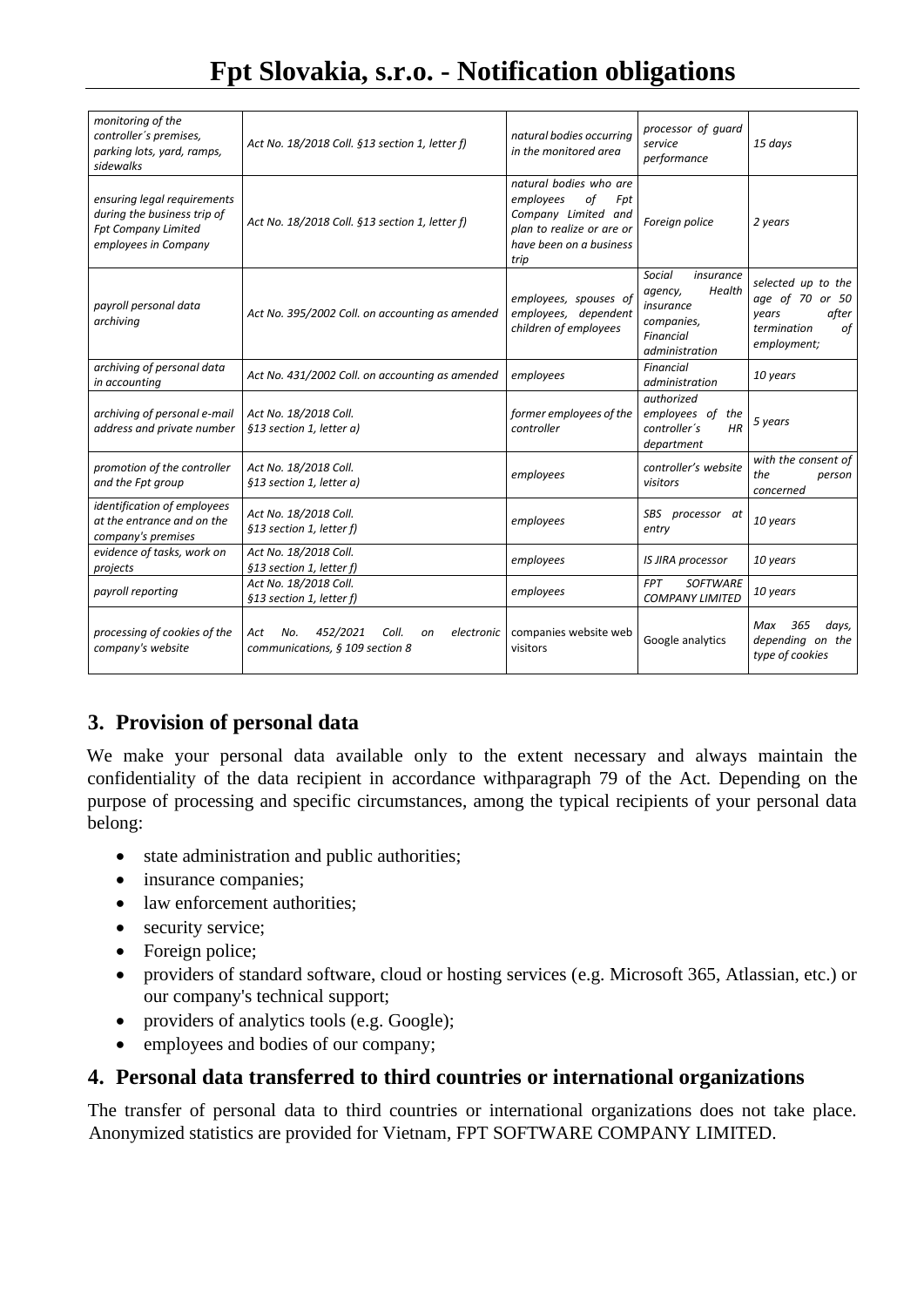# **5. Profiling**

The company **does not perform** automated profiling - such processing operations on the basis of which a decision would be made with legal effect or other significant impact on your person, which would be based solely on fully automated processing of your personal data.

## **6. Cookies**

Cookies are small text files that improve the use of the website, e.g., by making it possible to identify previous visitors when logging in to the user environment, by remembering the visitor's choice when opening a new window, measuring website traffic or how it is used to improve its user experience. Our website uses cookies mainly for the purposes of basic / general traffic measurement. In addition, these technologies help us better understand user behaviour. Although the information collected through cookies and other similar technologies, typically of an impersonal nature, to the extent that Internet Protocol (IP) addresses and similar identifiers are considered personal data by law, we treat these identifiers as personal data.

#### **6.1. What cookies do we use and why?**

#### • **Necessary (technical) cookies**

Some cookies are needed to provide basic functions. The website would not work properly without it. They are enabled by default and cannot be deactivated or deleted.

#### • **Analytical cookies**

Analytical cookies help us improve our website by collecting and reporting information about its use. This data is used primarily to optimize the functionality of our website.

These cookies contain information about how you work with our website - as an anonymous user (the data collected **does not personally identify you**).

#### • **Marketing cookies**

Marketing cookies are used to track visitors across the website so that publishers can display relevant and engaging advertising.

We use cookies to customize content and advertising, provide social media functions, and analyse traffic. We also provide information on how you use our website to our social media, advertising and analytics partners. These partners may combine the relevant information with other information you have provided or obtained from you when you have used their services.

**The detailed description of the cookies we process is given on our website in the cookie statement**  by clicking on the icon  $\circledcirc$  in the lower left corner of the screen.

## **7. Security of your personal data**

The protection of personal data in our company is not a novelty related to the acceptance of current legislative standards. Our company has been fulfilling its obligations and commitments regarding personal data protection for a long time. We have implemented and use an information security management system certified according to ISO / IEC 27001: 2013, which includes appropriate technical, personnel and organizational measures to protect personal data from accidental or unlawful destruction, accidental loss or change, unauthorized disclosure, access, storage or transmission and against all other forms of unlawful processing, including the inappropriate collection or further processing of personal data. These measures ensure a sufficient level of protection of personal data in accordance with the principles of the EU Regulation.